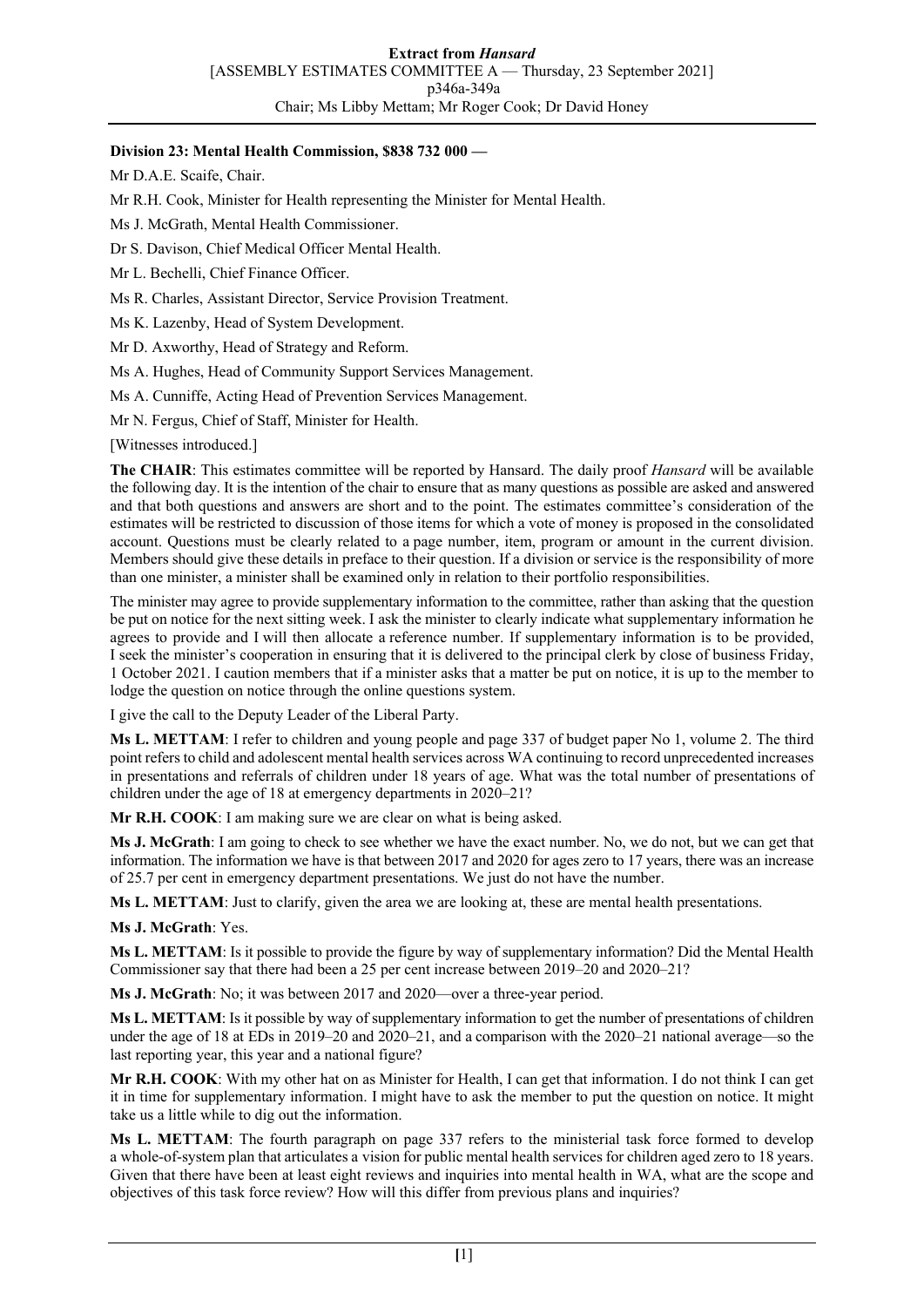#### **Extract from** *Hansard* [ASSEMBLY ESTIMATES COMMITTEE A — Thursday, 23 September 2021] p346a-349a Chair; Ms Libby Mettam; Mr Roger Cook; Dr David Honey

**Mr R.H. COOK**: This review is focused specifically on child and adolescent mental health services and, first, the pressures they are experiencing at the moment; second, the potential responses to those; and, third, working out what the government needs to do to make sure we have an uplift in the current services. CAMHS would have benefited from a review for some time now. It is also experiencing a significant increase in demand for services, so we thought it appropriate to undertake that review. In addition, we have the experience of Kate Savage and her family, which gives us extra motivation to really get to the bottom of the issues and understand how we need to respond to these matters. At the moment, the review is at an advanced stage. I will not guess where the process is at; I will refer to the commissioner to provide an update of the review.

## [12 noon]

**Ms J. McGrath**: The emerging directions document was recently released and it gives an idea about where the review is heading. Work is progressing over the next couple of months with a significant number of stakeholders to make sure that those directions that we initially looked at are right, and also there is work around modelling, looking at different models of care et cetera. We are aiming for that review to be completed by the end of November. As the minister mentioned, the scope is for public mental health services for zero to 18-year-olds. It is more than just the Child and Adolescent Health Service. CAHS is predominantly for around zero to 16-year-olds, although its community mental health teams provide for zero to 18-year-olds. It is statewide, so it will look at the services for zero to 18-year-olds in the regions as well through the WA Country Health Service, and the services for 16-year-olds and 17-year-olds that are provided by the other health service providers in the metropolitan area.

**Ms L. METTAM**: What sort of funding to date has been dedicated to this task force for this review and when will it deliver its findings?

**Mr R.H. COOK**: The review is funded by the Mental Health Commission. I will chuck it across to Leslie Bechelli.

**Mr L. Bechelli**: I do not have the detail of what we have allocated specifically towards that, but we can provide that.

**Ms L. METTAM**: By supplementary information?

**Mr R.H. COOK**: Yes—the cost to date of the task force review into Child and Adolescent Mental Health Services.

#### [*Supplementary Information No A19.*]

**Ms L. METTAM**: The minister referred to the Chief Psychiatrist's report into Kate Savage, which found that there has been no shortage of reviews, with eight reviews and inquiries into mental health. We are talking about a 25 per cent increase in emergency department presentations. In terms of what is being invested in the very short term to address this concerning issue, how is the government responding in that very urgent way?

**Mr R.H. COOK**: The member might say that there are too many reviews, but I would say that the challenges that are confronting mental health services at the moment are unprecedented. It is a global phenomenon. We have seen a significant increase in the amount of mental health issues in the community, particularly amongst young people. Between 2017 and 2020, we saw a 25 per cent increase in zero to 17-year-olds who attended an ED for a mental health reason; a significant increase of 31 per cent in the number of people who were admitted in that age group; and a 36 per cent increase in the number of zero to 17-year-olds who were referred to mental health treatment. Obviously, we have to do two things: respond to the demand now and learn about what extra we need to do to make it happen. We have committed \$7.9 million over the next two years to bolster child mental health services by an additional 25 mental health practitioners, as well as committing 10 administrative support staff across 10 metropolitan sites.

In 2021, the government committed over \$73 million towards Child and Adolescent Mental Health Services, which is \$4.9 million for a 7.2 per cent increase on  $2020-21$ . I assume the point that the member is making is: "Enough reviews; just get on and make the extra investment." That is exactly what we are doing. We need to have a better understanding about how our services need to evolve, change and be reconfigured to meet this significant increase in the number of young people presenting with mental health issues. We can all point to the impact of social media, the impact of people living too much in the digital world and things of that nature; there are a whole bunch of things that feed into this growing incidence of mental health issues in young people. As a government and a community, we have to continue to learn about what we need to do in response to this now and into the future to continue to make sure that we meet these demands.

**Ms L. METTAM**: I refer to the service summary on page 341. I raise the concern that the rate of growth in spending on prevention and community support continues to fall relative to the rate of spending on acute services. Can the minister outline the rationale behind prioritising hospital-based services—47 per cent of the mental health budget and why we are seeing moderate growth in community support and treatment options?

**Mr R.H. COOK**: I will ask the commissioner to address that question, but to clarify, is the member interested in digging into the prevention issues or the community-based services issue?

**Ms L. METTAM**: The prevention issues.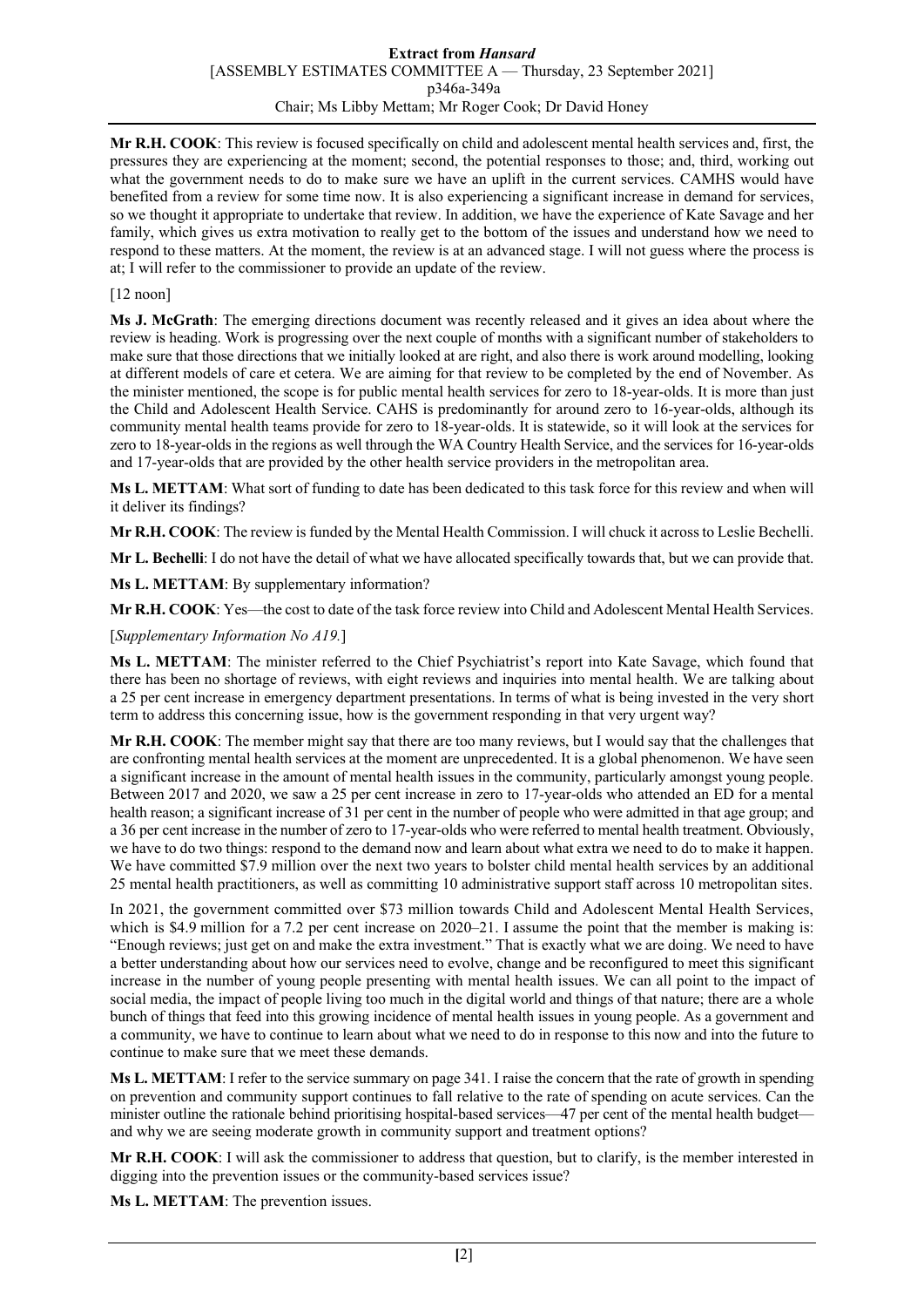**Ms J. McGrath**: Thank you. As shown on page 341, there has been an additional nearly \$5 million as part of the 2021–22 budget committed for prevention. That represents a 22 per cent increase. It is from a smaller base. It increases our total prevention spend to about 2.2 per cent of our total expenditure. Going on a little into the community services as well, obviously, we have put some money into the pressures that we have in our hospital system, but as part of the \$495 million in new funding over the next four years in this budget, \$311 million of that is in community support and prevention. It is a significant increase. We are trying to get a better balance in community supports.

**Ms L. METTAM**: Looking to 2024–25, why does prevention fall to \$19 million? That is 1.5 per cent of the total cost of services when the sustainable health review states that it should be increasing to five per cent.

**Mr R.H. COOK**: That is because nearly everything in prevention is programmatic; that is, it is funded for a distinct period and when that funding finishes, we reinitiate that program or do a different program. I take the point that the member is making. It looks like there is a lower commitment in 2024–25, but that is simply because some of the programs would have finished by then. As we see the forward estimates roll on, the 2022–23 budget will probably see renewed funding for similar or different programs, so the member will see that number start to pick up. It is just because the funding arrangements for a lot of these programs are finite, so we would see them drop off midway through the forward estimates.

**Ms L. METTAM**: I refer to page 338 under the heading of "Suicide" and specifically paragraph 8. I note that the *Western Australian suicide prevention framework 2021–2025* was launched last year to provide a coordinated approach to address suicide prevention. Can the minister advise how many suicides were reported in 2020–21, and is it possible to get a breakdown of those numbers into adults, adolescents, children, Indigenous and non-Indigenous?

## [12.10 pm]

**Mr R.H. COOK**: Sorry, member. I am very happy to provide the information when it becomes available from the coroner. We are not the primary information source agency from that perspective. There is a lag because it requires the coroner to actually determine that someone has taken their own life, so we can provide the member with the 2019 figures, but, unfortunately, that is as up to date as it gets at the moment. Jennifer has just said that the 2020 figures are coming soon, but, again, we rely upon the coroner.

**Ms L. METTAM**: Just to clarify, can we get last year's reporting period? The minister said that the 2020 figures are almost available.

**Mr R.H. COOK**: Sorry; the figures for 2020 will soon become available. To give the member some context, in 2019, 418 individuals in WA took their lives, which means that Western Australia had the third-highest suicide rate of all the Australian states and territories. However, for 2019, the Western Australian suicide rate was consistently higher than the national average, at 16 per 100 000 people compared with the national average of 12.9 per 100 000 people. As the member knows, this is incredibly tragic stuff. It is not the individual as such—although, that is, of itself, incredibly tragic—but also this impacts upon families, friends and communities, so it is an important number to track. I take the member's point in relation to her question, but we are just not the primary information source, that is all.

**Ms L. METTAM**: Looking specifically at children aged up to 18, what trend has the minister seen in attempted suicides since 2017? Is it possible to provide a breakdown of the numbers by year?

**Mr R.H. COOK**: I will ask the commissioner to make a comment.

**Ms J. McGrath**: I am pretty sure that we do not have information on attempted suicides. That information is very difficult to get. We can get information about people presenting to emergency departments as attempted suicides; we probably do not have it here today, but we can get that information. What we do have for children aged zero to 18 is information from actual suicides that occurred between 2015 and 2019. There were 70 young people included in those figures, of whom 22 were Aboriginal and 47 non-Indigenous; and, furthermore, 58 were aged between 15 and 17, and 12 were aged between five and 14.

**Ms L. METTAM**: The director general referred to some additional information that the minister may be able to provide. Could that be by way of supplementary information?

**Mr R.H. COOK**: Libby, could you just say again what you were chasing?

**Ms L. METTAM**: I am chasing the ED presentations from 2017 for attempted suicides for children aged up to 18.

**Mr R.H. COOK**: Again, I ask the member to put that on notice because I am not confident that we could get that information inside the supplementary information time. I am happy to speak to the member outside the chamber to get that information—and this is the Minister for Health making that commitment. I am sorry; I am just not confident that we could get that information within the supplementary information answer time.

**Dr D.J. HONEY**: Yesterday when we were interrogating the Minister for Police and others on police matters, they indicated that there had been a dramatic reduction in drug use in the community on the back of the substantial restriction of drugs coming into the community, so a whole range of crimes associated with drug use—for example, home